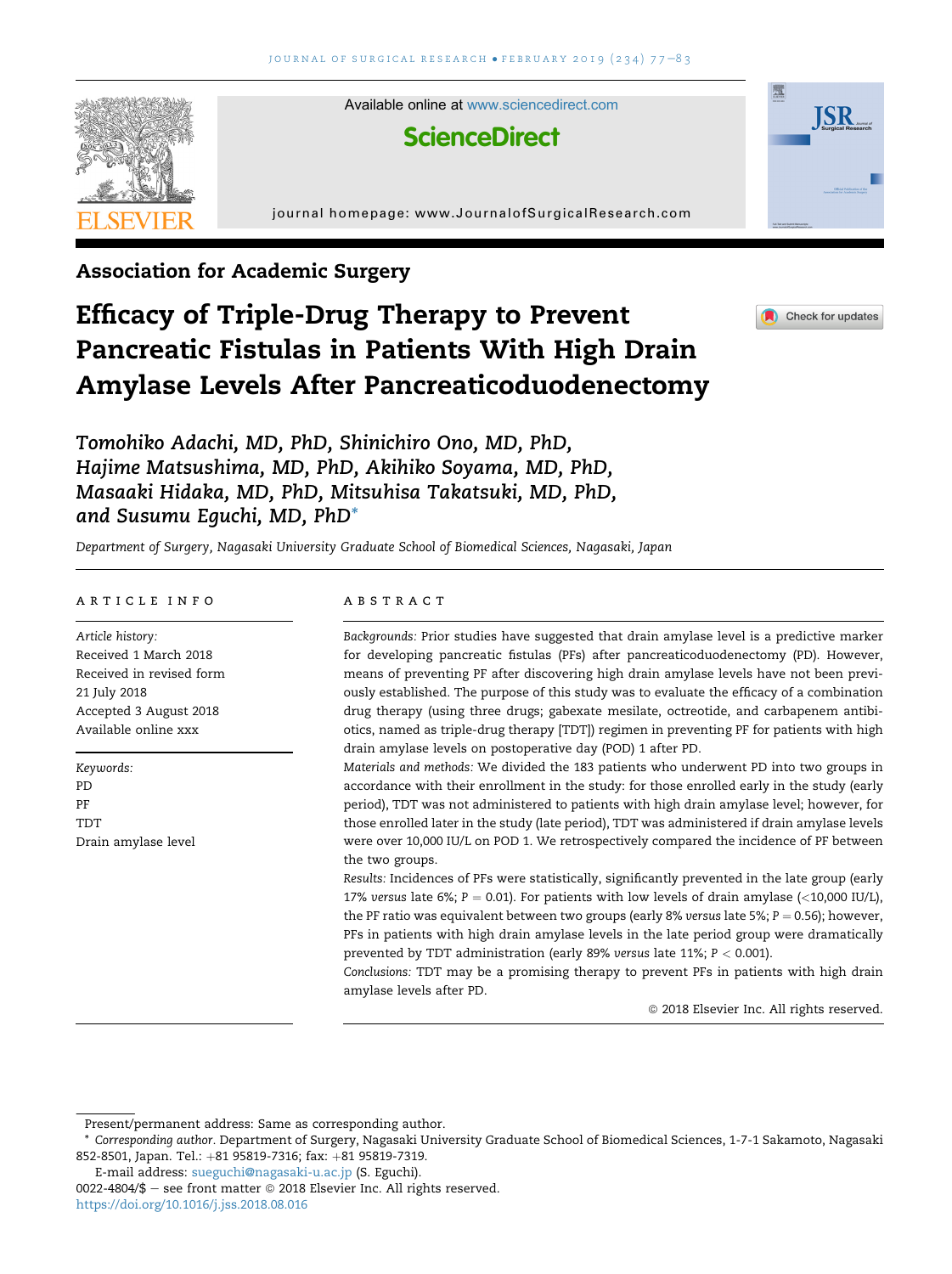## Introduction

Pancreatic fistulas (PFs ) are a common but worrisome complication after pancreatic resection. PF often results in frequent drain replacement, a long hospital stay, or more fatal complications such as intraperitoneal bleeding due to pseudoaneurysm formation. Therefore, it is very important to both predict the risk of PF-based perioperative factors and to prevent their development.

The correlation between the duration of drain placement and the incidence of PF after pancreaticoduodenectomy (PD) has attracted a great deal of interest. Kawai et  $al.1$  $al.1$  reported that early drain removal on postoperative day (POD) 4 was effective for preventing PF compared with drain removal on POD 8. This conclusion was also supported by Bassi et al.<sup>[2](#page-5-0)</sup> for patients with low drain amylase levels, the concentration of amylase in the drain fluid. Subsequently, long-term, prophylactic, drain insertion has been recognized as one of the risk factors for developing PFs because of the risk of intraperitoneal infection via the inserted drain, in other words, unnecessary drain placement would cause PF development.

In recent years, some authors have reported the significance of drain amylase levels after PD in predicting the development of PF.<sup>[3-6](#page-5-0)</sup> The successful prediction of PF development using drain amylase levels has made it possible for clinicians to determine the appropriate timing of drain removal, thus decreasing the risk of PF development. However, it is not only important to predict the development of PFs but also to take action to prevent PFs in patients with high drain amylase levels. If we know the patients are at risk of developing PF in advance, preventive procedures should be taken before clinical PF occurs. In our previous study on distal pancreatectomy (DP) patients,<sup>[7](#page-5-0)</sup> we concluded that early drain removal and triple-drug therapy (TDT) with gabexate mesilate, octreotide, and the antibiotic carbapenem, in patients at high risk of developing PF, were safe and effective for preventing PF. This research proved that drain placement after POD 1 was unnecessary for DP patients, and also indicated that TDT regime was effective in preventing PF in patients with high drain amylase levels (>10,000 IU/L). We have also confirmed the efficacy of TDT for PF prevention in animal experiments using a rat PF model.<sup>8</sup>

We have applied this TDT regime for patients with high drain amylase levels after PD in recent years. Therefore the purpose of this study was to find out the efficacy of triple-drug therapy after PD for patients with a high risk of developing PF.

# Patients and methods

## Patients

This was a retrospective study conducted at the Department of Surgery at Nagasaki University Hospital. Institutional review board approved this study (No. 12052800). From April 2007 to December 2016, 183 consecutive patients who underwent PD with pancreaticojejunostomy and received routine postoperative management were enrolled in this study. These patients were divided into two groups based on their enrollment date. For patients enrolled from April 2007 to February 2012 (the early period group), no additional treatments were performed, even if the patients had high drain amylase levels  $(≥10,000$  IU/L on POD 1). On the other hand, for patients enrolled from March 2012 to December 2016 (the late period group), TDT was administered only for the patients with high drain amylase levels  $(≥10,000$  IU/L on POD 1). The drains were removed on POD 5 unless there was infectious output. All other postoperative patient management was the same in both study periods as described in further sections.

Informed consent as to the operation and postoperative management was obtained preoperatively to the patients in both groups.

#### Operative procedure

The PD procedure was the same in both groups, as reported previously.[9](#page-5-0) Subtotal gastric-preserving PD was performed during the entire study period. In the cases of portal invasion with invasive carcinoma of the pancreas head, portal vein reconstruction with end-to-end anastomosis was performed. Regarding this reconstruction, pancreatic anastomosis was performed using pancreaticojejunostomy with duct-tomucosa anastomosis in all patients during the study period. In addition, a short 5Fr lost stent was inserted in all cases. All choledochojejunostomies were performed via retrocolic, and gastrojejunostomies via antecolic. Laparoscopic procedures were often performed for low-grade malignant tumors, such as intraductal papillary mucinous neoplasm, lower bile duct carcinoma, or ampullary carcinoma. Two closed suction drains were always placed near the anterior pancreas stump and they were pulled out from both sides of the abdominal wall.

#### Postoperative management

As with our previous DP study, $^7$  $^7$  on the day of surgery, all patients were housed within the intensive care unit and usually moved to a ward on POD 1. Prophylactic antibiotic therapy using cefem was administered for 2 days, beginning with the day of surgery, as a standard clinical practice. No other medications with the potential to prevent PFs were administered. A low-fat diet was started on POD 3.

The drain amylase levels were measured on POD 1, 3, and 5 in both groups, and regardless of either the drain amylase levels or the amount of output, the drains were removed on POD 5 unless the output was infectious. If a purulent fluid was drained on POD 5, drainage management was continued until the purulent output disappeared.

TDT was administered to the patents with high drain amylase levels, in late period group only. The cutoff level for high drain amylase concentration was  $\geq$ 10,000 IU/L, as in the previous DP study. As before, $7$  three kinds of drugs were used for TDT: gabexate mesilate (600 mg/d as a continuous intravenous injection [c.i.v.]) as a proteolytic enzyme inhibitor, octreotide (300 mg/d c.i.v.) to reduce the pancreas' exocrine secretion, and carbapenem antibiotics (0.5 g/d intravenous injection [i.v.]) for bacteriostasis. One week after TDT initiation, if the patient's condition was unproblematic and serum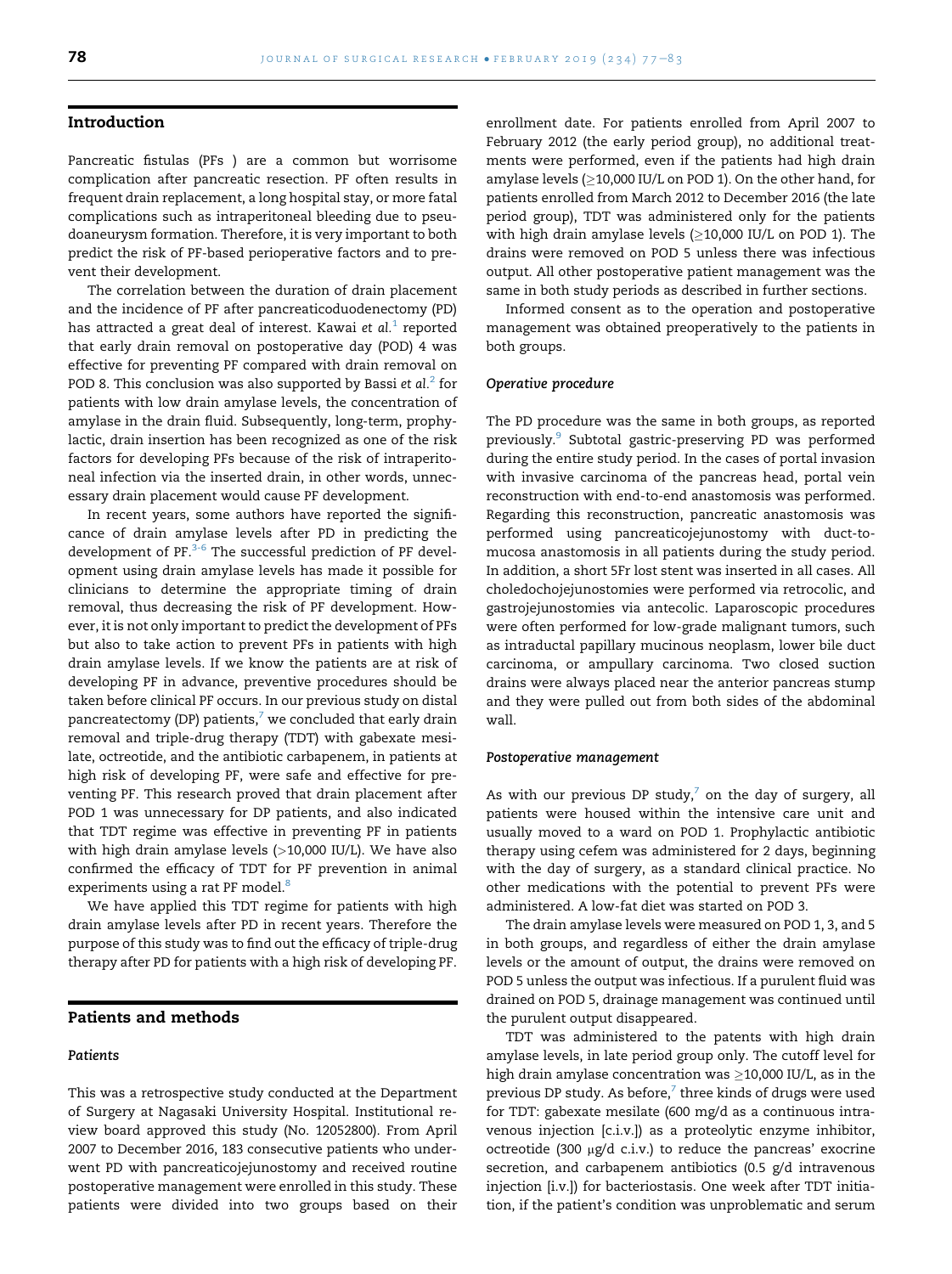C-reactive protein (CRP) levels decreased sequentially, each drug was discontinued one by one. If the patient's condition was not improved by TDT, additional treatment such as drain reinsertion was performed.

#### Data analysis and definition

Both perioperative factors, including both patient and tumor characteristics, and operative outcomes were evaluated in this study. Postoperative complications were evaluated based on the Clavien-Dindo classification<sup>10</sup>; the definition of PF was based on the criteria of the International Study Group on Pancreatic Fistula, $11$  that is, drain reinsertion or exchange even once were counted as grade B, and a grade of B/C was considered to represent PF in the present study. More specifically, intraperitoneal drain reinsertion or exchange and over 20 d of drainage were considered as PF grade B.

#### Study end points

To clarify the safety and efficacy of TDT after PD, the incidence of PF in patients with high drain amylase levels  $(≥10,000$  IU/L) was set as a primary end point, and both postoperative complications and postoperative hospital stay were set as secondary end points.

## Statistical analyses

Variables are described as either absolute numbers or median values and ranges. The Mann-Whitney U-test and Fisher's test were used for comparative evaluations between the two patient groups. For the multivariate analysis, quantitative variables were divided into two categories by their median values or its approximation and logistic regression analysis was performed. P-values <0.05 were considered significant. All statistical analyses were performed using Bell Curve for Excel version 2.00 (Social Survey Research Information Co, Ltd).

## Results

The perioperative characteristics of the patients are summarized in Table 1. Because this was not a randomized study, some variables, such as laparoscopic operation rate or longer operative time due to high incidence of laparoscopic surgery, were only seen in early period group; there were no significant, statistical differences in other valuables between the two patient groups. Incidence of high drain amylase levels was 11% in early group and 17% in late group.

A comparison of the postoperative outcomes in all enrolled patients is summarized in [Table 2](#page-3-0). Serum white blood count (WBC), CRP, and the drain amylase levels were all statistically equivalent between the two groups. Regarding drain insertion duration, although the median value in both groups was the same, there were statistically significant differences between the two groups (actual average of insertion days in early period group was 10 and in late period group, it was 7). Both the occurrence rate of PF (early 17% versus late 6%,  $P = 0.01$ ) and complication rates beyond Clavien-Dindo classification III a including PF, biliary fistula, chyle leakage, or colic perforation (early 32% versus late 19%,  $P = 0.04$ ) were statistically improved in late period group because PF rate was decreased. Type C PF has not occurred in both of two groups. Drain tip culture positive rate in the patients with PF in late group was 50% (3/6 cases), not very high. The duration of hospital stay was equivalent between the two groups.

[Table 3](#page-3-0) summarizes the comparison of the operative results, especially in the patients with high drain amylase levels  $(≥10,000$  IU/L on POD 1) in both groups. TDT was introduced to the patients only in the late period group. The number of patients included in each group in [Table 3](#page-3-0) corresponds to the patient number whose drain amylase levels were high in Table 1. Similar to [Table 2](#page-3-0), although serum WBC, CRP, and the drain amylase levels were statistically equivalent between the two groups, duration of drain insertion, occurrence rate of PF and complication and duration of hospital stay were

| Table $1$ – Preoperative and operative characteristics of the patients. |                   |                  |         |  |  |
|-------------------------------------------------------------------------|-------------------|------------------|---------|--|--|
| Variable                                                                | Early $(n = 81)$  | Late $(n = 102)$ | P-value |  |  |
| Age $(y)$                                                               | 72 (35-86)        | 71 (31-87)       | 0.81    |  |  |
| Invasive malignant tumor (%)                                            | 68/81 (84%)       | 82/102 (81%)     | 0.53    |  |  |
| Diabetes mellitus (%)                                                   | 29/81 (36%)       | 31/102 (30%)     | 0.44    |  |  |
| Albumin $(g/dL)$                                                        | $3.7(2.5-4.9)$    | $3.8(2.8-5.0)$   | 0.49    |  |  |
| Laparoscopic surgery (%)                                                | 34/81 (42%)       | 10/102 (10%)     | < 0.001 |  |  |
| Operative time (min)                                                    | 601 (309-1050)    | 424 (270-845)    | < 0.001 |  |  |
| Blood loss (mL)                                                         | 900 (50-6650)     | 925 (50-5964)    | 0.75    |  |  |
| Vascular resection (%)                                                  | 11/81 (14%)       | 18/102 (17%)     | 0.45    |  |  |
| Soft pancreas                                                           | 51/81 (63%)       | 53/102 (52%)     | 0.16    |  |  |
| WBC POD1 ( $\times$ 103 mm <sup>3</sup> )                               | 11.1 (4.2-20.9)   | $10.7(3.7-20.3)$ | 0.12    |  |  |
| CRP POD1 (mg/dL)                                                        | $9.2(2.7 - 26.8)$ | $9.7(4.0-16.0)$  | 0.23    |  |  |
| Drain amylase (IU/L) POD1                                               | 1150 (5-321,500)  | 819 (12-105,650) | 0.66    |  |  |
| Drain amylase $\geq$ 10,000 (IU/L)                                      | 9/81(11%)         | 18/102 (17%)     | 0.22    |  |  |
| $IU/L =$ international unit per liter.                                  |                   |                  |         |  |  |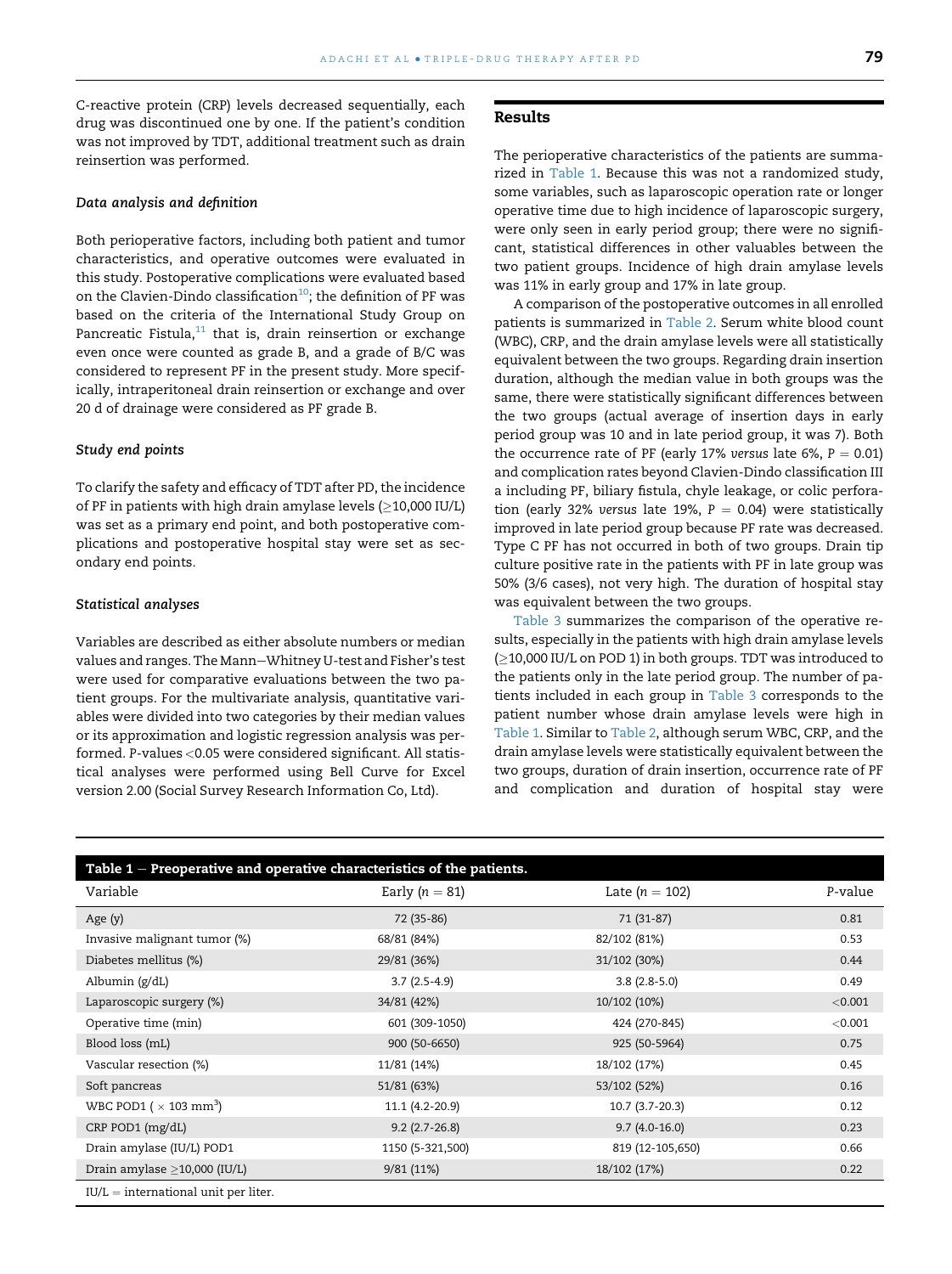<span id="page-3-0"></span>

| Table $2$ – Comparison of the postoperative outcomes. |                    |                  |         |  |
|-------------------------------------------------------|--------------------|------------------|---------|--|
| Variable                                              | Early ( $n = 81$ ) | Late $(n = 102)$ | P-value |  |
| WBC POD 3 ( $\times$ 103 mm <sup>3</sup> )            | $7.9(1.3-30.7)$    | $7.9(2.3-24.9)$  | 0.88    |  |
| POD <sub>7</sub>                                      | $7.5(2.7-30.5)$    | $7.2(1.1-22.3)$  | 0.69    |  |
| CRP POD 3 (mg/dL)                                     | 14.1 (2.9-32.3)    | 14.3 (2.4-35.8)  | 0.81    |  |
| POD <sub>7</sub>                                      | $5.0(0.1-25.61)$   | $5.3(0.2-24.8)$  | 0.97    |  |
| Drain amylase (IU/L) POD 3                            | 173 (2-17,968)     | 184 (1-33,803)   | 0.25    |  |
| POD <sub>5</sub>                                      | 44 (2-12,268)      | 28 (1-11,099)    | 0.13    |  |
| Duration of drain insertion (d)                       | $5(5-60)$          | $5(5-81)$        | 0.003   |  |
| Drain tip culture                                     | 35/55 (64%)        | 71/98 (72%)      | 0.26    |  |
| PF                                                    | 14/81 (17%)        | 6/102(6%)        | 0.01    |  |
| Clavien-Dindo grade; beyond III a                     | 26/81 (32%)        | 19/102 (19%)     | 0.04    |  |
| Hospital stay (d)                                     | 24 (10-109)        | 23 (10-93)       | 0.98    |  |
| $IU/L =$ international unit per liter.                |                    |                  |         |  |

statistically improved in the late period group. In the early period group, without TDT, almost all cases with high amylase levels developed PF (8 of 9, 89%); however, incidences of PF were decreased by treating patients with high amylase levels with TDT in the late group (only 2 of 18 patients developed PF, 11%). During the TDT, none of toxicity or adverse effect by which we forced to stop or decrease the treatment had occurred in the patients treated with TDT during the study period. However, there is a possibility that we could not measure any adverse effect in blood test or minute symptom occurred by TDT. [Table 4](#page-4-0) shows the occurrence rate of PF when the drain amylase levels were higher or lower than 10,000 IU/L. As previously described, there were no statistical differences in the patients with drain amylase levels under 10,000 IU/L; however, in patients with drain amylase levels over 10,000, there was statistically significant difference between the two groups due to the administration of TDT.

## Discussion

The prevention of PFs, especially in the patients with high drain amylase levels after PD, was successfully achieved by TDT in the present study. The efficacy of TDT in preventing PF was similar to our previous DP study.<sup>7</sup> However, there are two major differences between the previous DP study and the present PD study.

First, drain removal occurred on POD 1 in the DP study and on POD 5 in the present PD study. Although it is well recognized that long-term insertion of a prophylactic drain after pancreatic resection should be avoided, there have been no definitive conclusions regarding the merits and demerits of early drain removal (including no drain insertion) after PD. Mehta et  $al$ ,  $12$  based on their retrospective results, concluded that the placement of closed suction drains after PD did not appear to decrease the rate of either secondary drainage procedures or reoperations, and might be associated with both increased PF and overall morbidity. Conlon et  $al.^{13}$  $al.^{13}$  $al.^{13}$  suggested that closed suction drainage should not be considered mandatory or even standard after pancreatic resection because the mortality and morbidity rates were the same between the two groups in their randomized controlled trial with early drain removal. Correa-Gallego et al.<sup>[14](#page-5-0)</sup> also reported that operative drains were associated with a longer hospital stay and higher rates of morbidity, fistula, and readmission, and did not decrease the need for either reintervention or

| Table 3 - Comparison of the postoperative outcomes in the patients with drain amylase $\geq$ 10,000 IU/L. |                         |                       |         |  |
|-----------------------------------------------------------------------------------------------------------|-------------------------|-----------------------|---------|--|
| Variables                                                                                                 | Early ( $n = 9, 11\%$ ) | Late $(n = 18, 17\%)$ | P-value |  |
| WBC POD 3 ( $\times$ 10 <sup>3</sup> mm <sup>3</sup> )                                                    | $8.7(4.5-13.9)$         | $9.8(4.1-17.7)$       | 0.44    |  |
| POD <sub>7</sub>                                                                                          | $7.7(2.7-12.0)$         | $6.5(4.3-11.3)$       | 0.44    |  |
| CRP POD 3 (mg/dL)                                                                                         | 25.1 (11.5-32.4)        | 18.3 (4.5-35.8)       | 0.06    |  |
| POD <sub>7</sub>                                                                                          | $10.2$ (3.6-25.6)       | $6.4(0.3-19.0)$       | 0.12    |  |
| Drain amylase (IU/L) POD 3                                                                                | 1446 (119-17,968)       | 1947 (76-33,803)      | 0.80    |  |
| POD <sub>5</sub>                                                                                          | 488 (24-12,268)         | 513 (11-11,099)       | 0.82    |  |
| Drain tip culture                                                                                         | $6/7$ (86%)             | 10/17 (59%)           | 0.43    |  |
| Duration of drain insertion (d)                                                                           | $24(5-60)$              | $5(5-25)$             | < 0.001 |  |
| PF                                                                                                        | 8/9 (89%)               | 2/18(11%)             | < 0.001 |  |
| Clavien-Dindo grade; beyond III a                                                                         | 8/9 (89%)               | 4/18(22%)             | 0.004   |  |
| Hospital stay (d)                                                                                         | 43 (14-71)              | $30(16-43)$           | 0.04    |  |
| $IU/L =$ international unit per liter.                                                                    |                         |                       |         |  |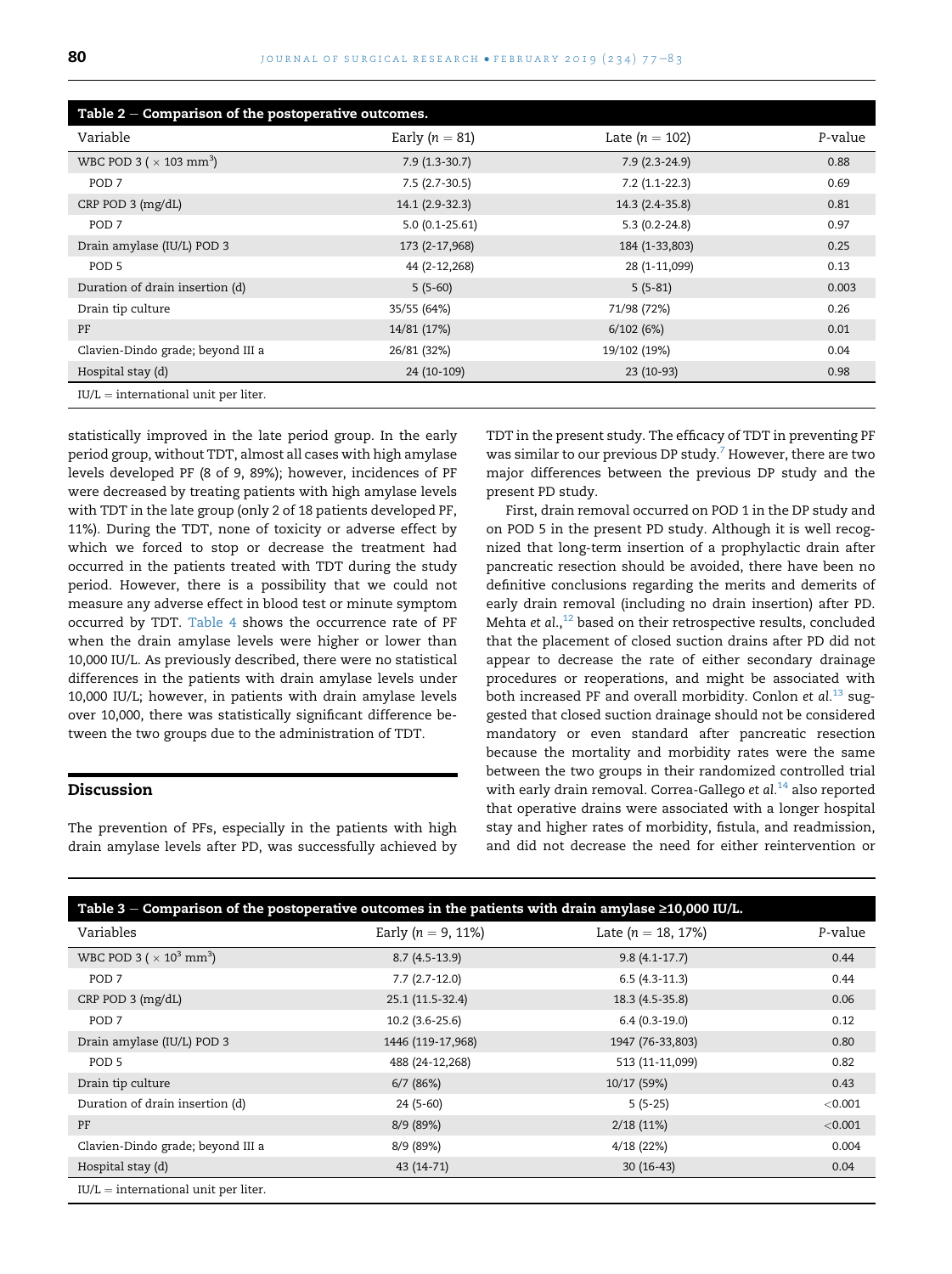<span id="page-4-0"></span>

| Table 4 - Comparison between two groups regarding the<br>incidence of PF. |                     |                     |         |  |  |
|---------------------------------------------------------------------------|---------------------|---------------------|---------|--|--|
| Variable                                                                  | Early<br>$(n = 81)$ | Late<br>$(n = 102)$ | P-value |  |  |
| Drain amylase<br>$level < 10,000$ IU/L                                    | 6/72(8%)            | 4/84(5%)            | 0.560   |  |  |
| $>10,000$ IU/L                                                            | 8/9 (89%)           | 2/18 (11%)          | < 0.001 |  |  |
| All patients                                                              | 14/81 (17%)         | 6/102(6%)           | 0.01    |  |  |
| $IU/L =$ international unit per liter.                                    |                     |                     |         |  |  |

mortality rates. In addition, Witzigmann et al., [15](#page-5-0) based on their RCT, concluded that the omission of drains was not inferior to intra-abdominal drainage in terms of postoperative intervention and was superior in terms of both clinically relevant PF rate and fistula-associated complications. By contrast, Van Buren et al.<sup>[16](#page-5-0)</sup> reported that their Data Safety Monitoring Board stopped the study early because of an increase in mortality from 3% to 12% in the patients undergoing PD without intraperitoneal drainage. Previously we also conducted a similar comparison regarding drain insertion and concluded that prophylactic drainage was helpful in various situations in the early postoperative days (data not shown). Therefore, we conducted the present study with drain removal on POD 5, and we recommend placing the drains after PD for at least a few days to evaluate the drain amylase levels.

Another difference is that our previous DP study resulted in the complete prevention of PFs via early drain removal, which differed from the results of the present study (of course we think that 6% occurrence rate in late period is sufficiently acceptable). We assume that this discrepancy is caused by the rates of intraperitoneal infection with anastomosis of the digestive tract in PD patients. A past report suggested that bacterial contamination in ascitic fluid might be an initiating event that leads to the development of clinical PF, and concluded that both the administration of appropriate antibiotics and early drain removal were important for the prevention of  $PF.^{17}$  $PF.^{17}$  $PF.^{17}$  Actually, there was a high incidence rate of positive drain tip culture in the present study (early period, 64%; late period, 72%; summarized in [Table 2](#page-3-0)), indicating the presence of intraperitoneal bacterial contamination. Thus, we may have to take additional measures to control the intraperitoneal bacterial contamination. TDT would be effective for intraperitoneal bacterial management because the drain tip culture positive rate and the rate of PF itself were both decreased in the patients with high drain amylase levels in late period group.

There have been several articles that discuss the useful-ness of preoperative factors for predicting PF risk<sup>[18-20](#page-5-0)</sup>; however, even if PF is predicted, the surgery itself is still necessary and, therefore, prediction using preoperative factors is not clinically useful. On the other hand, most past reports, which were evaluating the prediction of PF, mostly concluded drain amylase level as an excellent predictor; $1,2,21$  therefore, we also used the drain amylase level over 10,000 IU/L as a cutoff value to introduce TDT in the present study. With respect to other possible predictors in the recent literatures, although there are reports that described the efficacy of a combination of drain amylase level and  $CRP<sub>1</sub><sup>22</sup>$  $CRP<sub>1</sub><sup>22</sup>$  $CRP<sub>1</sub><sup>22</sup>$  or a combination of drain amylase, WBC, and fever  $up^{23}$  $up^{23}$  $up^{23}$  there are few articles mentioning other than drain amylase level. Therefore, for the time being, it would be the only way to evaluate the drain amylase level as a postoperative PF indicator after PD.

We have already performed rat PF experiment and also discussed the efficacy of  $TDT$ .<sup>8</sup> The aim of using each drug in TDT is that gabexate mesilate, which is a proteolytic enzyme inhibitor, is expected to suppress pancreas exocrine activity; octreotide, which could reduce the pancreatic exocrine secretion; and carbapenem antibiotics are expected to carry out bacteriostasis in intraperitoneal fluid collection. There also have been clinical past reports in the literature regarding the prevention of PF development using certain drugs; however, the efficacy of the drugs in each report has been ambiguous. Uemura et  $al^{24}$  $al^{24}$  $al^{24}$  described that prophylactic administration of ulinastatin reduced both the serum and drain amylase levels, and the incidence of postoperative pancreatitis after PD; however, there was no significant difference in the incidence of PF with or without ulinastatin administration. Gans et al.  $25$  indicated in their review of the literature that there was no solid evidence that somatostatin analogs result in a higher closure rate of PF compared with other treatments. On the other hand, Allen et  $al.^{26}$  $al.^{26}$  $al.^{26}$  conducted the RCT to clarify the efficacy of pasireotide in preventing PF development and concluded that perioperative treatment with pasireotide decreased the rate of PF. In addition, Denbo et  $al.^{27}$  $al.^{27}$  $al.^{27}$  concluded that selective administration of pasireotide only to patients with a high risk of PF might maximize the cost-efficacy of prophylactic pasireotide, based on the cost estimation in accordance with risk prediction. In the present study, as Denbo et al. described, the preventing effect of TDT for PF would be caused the patients selection to receive TDT in accordance with their risk of developing PF, whether their drain amylase levels were high or not. To the best of our knowledge, this is the first study describing the efficacy of a drug therapy in which treated patients were limited to highrisk cases of PF. As stated by the International Study Group of Pancreatic Surgery,<sup>28</sup> "future studies which focus on novel approaches to decrease the rate of PF should be conducted based on the appropriate risk evaluation".

There are some major limitations in the present study. First, this was retrospective, single institutional study, so that the number of patients was small and some background deviations were detected. Further randomized and multiinstitutional investigations for evaluating the efficacy of this treatment are necessary to prove the present results. Second, the TDT regimen in the present study requires 1 wk of fasting, even though the patient's condition was healthy in almost cases. Fujii et al., $^{29}$  $^{29}$  $^{29}$  based on their multi-institutional study, concluded that food intake neither aggravated PF, nor prolonged either the length of drain placement or hospital stay after PD. Therefore, it might be possible to administer TDT without fasting, which would be better for the patients. In the future, we will be testing further improvements to our TDT protocol.

In conclusion, we found that TDT might be an effective treatment to prevent PFs in patients with high drain amylase levels after PD surgery in late period. Based on our findings, regardless of preoperative predictive factors of PF, it may be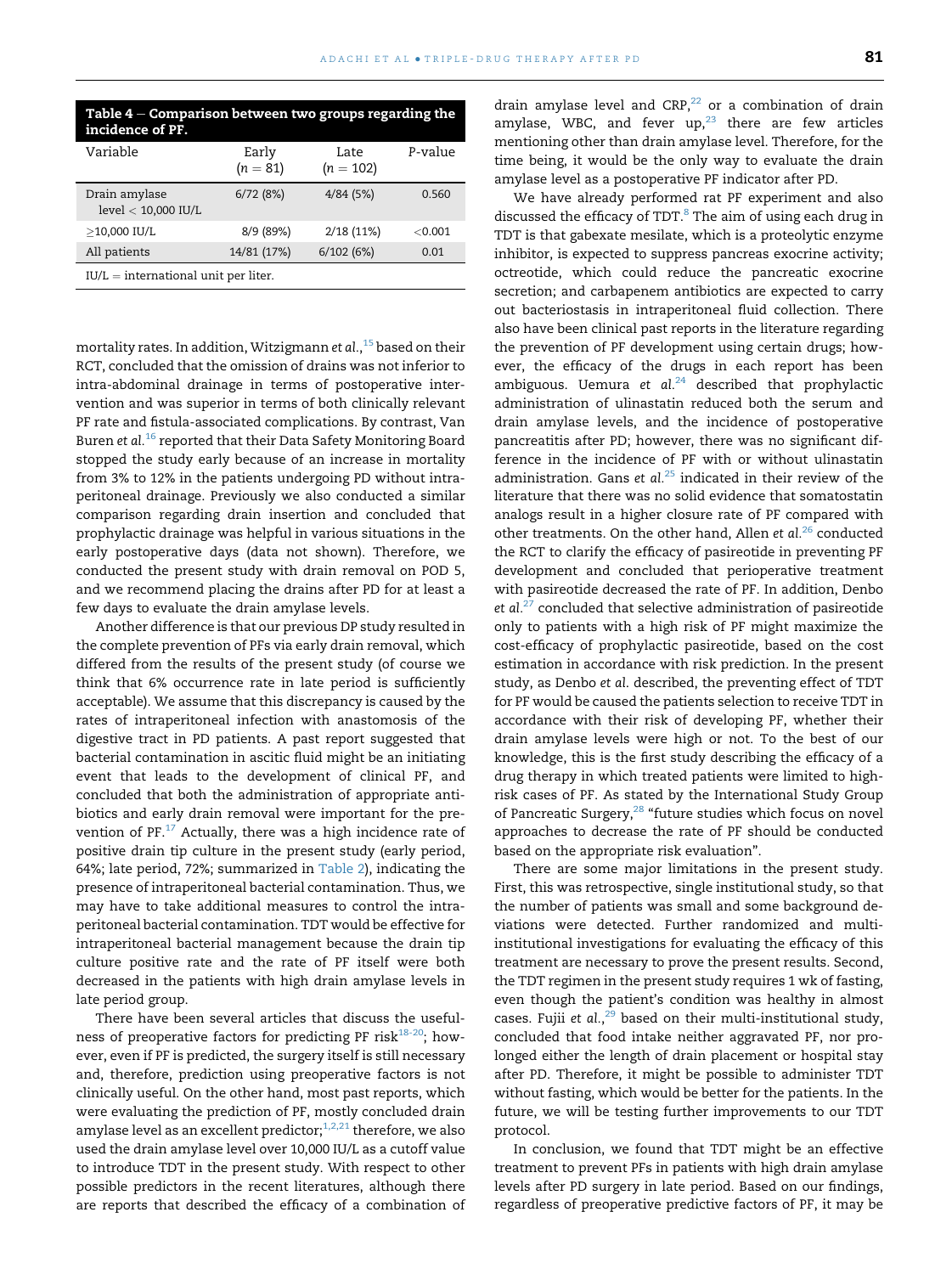<span id="page-5-0"></span>possible to prevent PF by TDT after PD. Randomized trial should be conducted to clarify the evidential effectiveness of TDT.

# Acknowledgment

Authors' contributions: Conception and design of the study was carried out by T.A., S.O., and S.E.; acquisition of data, or analysis and interpretation of data was carried out by T.A., S.O., H.M., A.S., and M.H.; final approval of the version to be submitted was done by T.A., M.T., and S.E.

# Disclosure

The authors reported no proprietary or commercial interest in any product mentioned or concept discussed in this article.

## references

- 1. [Kawai M, Kondo S, Yamaue H, et al. Predictive risk factors for](http://refhub.elsevier.com/S0022-4804(18)30581-X/sref1) [clinically relevant pancreatic fistula analyzed in 1,239](http://refhub.elsevier.com/S0022-4804(18)30581-X/sref1) [patients with pancreaticoduodenectomy: multicenter data](http://refhub.elsevier.com/S0022-4804(18)30581-X/sref1) [collection as a project study of pancreatic surgery by the](http://refhub.elsevier.com/S0022-4804(18)30581-X/sref1) [Japanese Society of Hepato-Biliary-Pancreatic Surgery.](http://refhub.elsevier.com/S0022-4804(18)30581-X/sref1) J [Hepatobiliary Pancreat Sci](http://refhub.elsevier.com/S0022-4804(18)30581-X/sref1). 2011;18:601-[608.](http://refhub.elsevier.com/S0022-4804(18)30581-X/sref1)
- 2. [Kaminsky PM, Mezhir JJ. Intraperitoneal drainage after](http://refhub.elsevier.com/S0022-4804(18)30581-X/sref2) [pancreatic resection: a review of the evidence.](http://refhub.elsevier.com/S0022-4804(18)30581-X/sref2) J Surg Res. [2013;184:925](http://refhub.elsevier.com/S0022-4804(18)30581-X/sref2)-[930.](http://refhub.elsevier.com/S0022-4804(18)30581-X/sref2)
- 3. [Kawai M, Tani M, Terasawa H, et al. Early removal of](http://refhub.elsevier.com/S0022-4804(18)30581-X/sref3) [prophylactic drains reduces the risk of intra-abdominal](http://refhub.elsevier.com/S0022-4804(18)30581-X/sref3) [infections in patients with pancreatic head resection:](http://refhub.elsevier.com/S0022-4804(18)30581-X/sref3) [prospective study for 104 consecutive patients.](http://refhub.elsevier.com/S0022-4804(18)30581-X/sref3) Ann Surg.  $2006:244:1 - 7.$  $2006:244:1 - 7.$  $2006:244:1 - 7.$
- 4. [Bassi C, Molinari E, Malleo G, et al. Early versus late drain](http://refhub.elsevier.com/S0022-4804(18)30581-X/sref4) [removal after standard pancreatic resections: results of a](http://refhub.elsevier.com/S0022-4804(18)30581-X/sref4) [prospective randomized trial.](http://refhub.elsevier.com/S0022-4804(18)30581-X/sref4) Ann Surg. 2010;252:207-[214.](http://refhub.elsevier.com/S0022-4804(18)30581-X/sref4)
- 5. [Fong ZV, Correa-Gallego C, Ferrone CR, et al. Early drain](http://refhub.elsevier.com/S0022-4804(18)30581-X/sref5) [removal-the middle ground between the drain versus No](http://refhub.elsevier.com/S0022-4804(18)30581-X/sref5) [drain debate in patients undergoing](http://refhub.elsevier.com/S0022-4804(18)30581-X/sref5) [pancreaticoduodenectomy: a prospective validation study.](http://refhub.elsevier.com/S0022-4804(18)30581-X/sref5) Ann Surg[. 2015;262:378](http://refhub.elsevier.com/S0022-4804(18)30581-X/sref5)-[383](http://refhub.elsevier.com/S0022-4804(18)30581-X/sref5).
- 6. [Palani Velu LK, Chandrabalan VV, Jabbar S, et al. Serum](http://refhub.elsevier.com/S0022-4804(18)30581-X/sref6) [amylase on the night of surgery predicts clinically significant](http://refhub.elsevier.com/S0022-4804(18)30581-X/sref6) [pancreatic fistula after pancreaticoduodenectomy.](http://refhub.elsevier.com/S0022-4804(18)30581-X/sref6) HPB (Oxford)[. 2014;16:610](http://refhub.elsevier.com/S0022-4804(18)30581-X/sref6)-[619.](http://refhub.elsevier.com/S0022-4804(18)30581-X/sref6)
- 7. [Adachi T, Kuroki T, Kitasato A, et al. Safety and efficacy of](http://refhub.elsevier.com/S0022-4804(18)30581-X/sref7) [early drain removal and triple-drug therapy to prevent](http://refhub.elsevier.com/S0022-4804(18)30581-X/sref7) [pancreatic fistula after distal pancreatectomy.](http://refhub.elsevier.com/S0022-4804(18)30581-X/sref7) Pancreatology. [2015;15:411](http://refhub.elsevier.com/S0022-4804(18)30581-X/sref7)-[416](http://refhub.elsevier.com/S0022-4804(18)30581-X/sref7).
- 8. [Kuroshima N, Tanaka T, Kuroki T, et al. Triple-drug therapy](http://refhub.elsevier.com/S0022-4804(18)30581-X/sref8) [to prevent pancreatic fistula after pancreatectomy in a rat](http://refhub.elsevier.com/S0022-4804(18)30581-X/sref8) model. [Pancreatology](http://refhub.elsevier.com/S0022-4804(18)30581-X/sref8). 2016;16:917-[921](http://refhub.elsevier.com/S0022-4804(18)30581-X/sref8).
- 9. [Tajima Y, Kuroki T, Kitasato A, et al. Patient allocation based](http://refhub.elsevier.com/S0022-4804(18)30581-X/sref9) [on preoperative assessment of pancreatic fibrosis to secure](http://refhub.elsevier.com/S0022-4804(18)30581-X/sref9) [pancreatic anastomosis performed by trainee surgeons: a](http://refhub.elsevier.com/S0022-4804(18)30581-X/sref9) prospective study. [J Hepatobiliary Pancreat Sci](http://refhub.elsevier.com/S0022-4804(18)30581-X/sref9). [2010;17:831](http://refhub.elsevier.com/S0022-4804(18)30581-X/sref9)-[838](http://refhub.elsevier.com/S0022-4804(18)30581-X/sref9).
- 10. [Dindo D, Demartines N, Clavien PA. Classification of surgical](http://refhub.elsevier.com/S0022-4804(18)30581-X/sref10) [complications: a new proposal with evaluation in a cohort of](http://refhub.elsevier.com/S0022-4804(18)30581-X/sref10) [6336 patients and results of a survey.](http://refhub.elsevier.com/S0022-4804(18)30581-X/sref10) Ann Surg. [2004;240:205](http://refhub.elsevier.com/S0022-4804(18)30581-X/sref10)-[213.](http://refhub.elsevier.com/S0022-4804(18)30581-X/sref10)
- 11. [Bassi C, Marchegiani G, Dervenis C, et al. International study](http://refhub.elsevier.com/S0022-4804(18)30581-X/sref11) [group on pancreatic surgery \(ISGPS\). The 2016 update of the](http://refhub.elsevier.com/S0022-4804(18)30581-X/sref11) [international study group \(ISGPS\) definition and grading of](http://refhub.elsevier.com/S0022-4804(18)30581-X/sref11) [postoperative pancreatic fistula: 11 Years after.](http://refhub.elsevier.com/S0022-4804(18)30581-X/sref11) Surgery. [2017;161:584](http://refhub.elsevier.com/S0022-4804(18)30581-X/sref11)-[591.](http://refhub.elsevier.com/S0022-4804(18)30581-X/sref11)
- 12. [Mehta VV, Fisher SB, Maithel SK, Sarmiento JM, Staley CA,](http://refhub.elsevier.com/S0022-4804(18)30581-X/sref12) [Kooby DA. Is it time to abandon routine operative drain use?](http://refhub.elsevier.com/S0022-4804(18)30581-X/sref12) [A single institution assessment of 709 consecutive](http://refhub.elsevier.com/S0022-4804(18)30581-X/sref12) [pancreaticoduodenectomies.](http://refhub.elsevier.com/S0022-4804(18)30581-X/sref12) J Am Coll Surg. [2013;216:635](http://refhub.elsevier.com/S0022-4804(18)30581-X/sref12)-[642.](http://refhub.elsevier.com/S0022-4804(18)30581-X/sref12)
- 13. [Conlon KC, Labow D, Leung D, et al. Prospective](http://refhub.elsevier.com/S0022-4804(18)30581-X/sref13) [randomized clinical trial of the value of intraperitoneal](http://refhub.elsevier.com/S0022-4804(18)30581-X/sref13) [drainage after pancreatic resection.](http://refhub.elsevier.com/S0022-4804(18)30581-X/sref13) Ann Surg. [2001;234:487](http://refhub.elsevier.com/S0022-4804(18)30581-X/sref13)-[493.](http://refhub.elsevier.com/S0022-4804(18)30581-X/sref13)
- 14. [Correa-Gallego C1, Brennan MF, D](http://refhub.elsevier.com/S0022-4804(18)30581-X/sref14)'angelica M, et al. Operative [drainage following pancreatic resection. Analysis of 1122](http://refhub.elsevier.com/S0022-4804(18)30581-X/sref14) [patients resected over 5 Years at a single institution.](http://refhub.elsevier.com/S0022-4804(18)30581-X/sref14) Ann Surg[. 2013;258:1051](http://refhub.elsevier.com/S0022-4804(18)30581-X/sref14)-[1058](http://refhub.elsevier.com/S0022-4804(18)30581-X/sref14).
- 15. Witzigmann H, Diener MK, Kienkötter S, et al. No need for [routine drainage after pancreatic head resection: the Dual-](http://refhub.elsevier.com/S0022-4804(18)30581-X/sref15)[Center, randomized, controlled PANDRA trial](http://refhub.elsevier.com/S0022-4804(18)30581-X/sref15) [\(ISRCTN04937707\).](http://refhub.elsevier.com/S0022-4804(18)30581-X/sref15) Ann Surg. 2016;264:528-[537.](http://refhub.elsevier.com/S0022-4804(18)30581-X/sref15)
- 16. [Van Buren 2nd G, Bloomston M, Hughes SJ, et al. A](http://refhub.elsevier.com/S0022-4804(18)30581-X/sref16) [randomized prospective multicenter trial of](http://refhub.elsevier.com/S0022-4804(18)30581-X/sref16) [pancreaticoduodenectomy with and without routine](http://refhub.elsevier.com/S0022-4804(18)30581-X/sref16) [intraperitoneal drainage.](http://refhub.elsevier.com/S0022-4804(18)30581-X/sref16) Ann Surg. 2014;259:605-[612.](http://refhub.elsevier.com/S0022-4804(18)30581-X/sref16)
- 17. [Nagakawa Y, Matsudo T, Hijikata Y, et al. Bacterial](http://refhub.elsevier.com/S0022-4804(18)30581-X/sref17) [contamination in ascitic fluid is associated with the](http://refhub.elsevier.com/S0022-4804(18)30581-X/sref17) [development of clinically relevant pancreatic fistula after](http://refhub.elsevier.com/S0022-4804(18)30581-X/sref17) [pancreatoduodenectomy.](http://refhub.elsevier.com/S0022-4804(18)30581-X/sref17) Pancreas. 2013;42:701-[706](http://refhub.elsevier.com/S0022-4804(18)30581-X/sref17).
- 18. [Kang JH, Park JS, Yu JS, et al. Prediction of pancreatic](http://refhub.elsevier.com/S0022-4804(18)30581-X/sref18) [fistula after pancreatoduodenectomy by preoperative](http://refhub.elsevier.com/S0022-4804(18)30581-X/sref18) [dynamic CT and fecal elastase-1 levels.](http://refhub.elsevier.com/S0022-4804(18)30581-X/sref18) PLoS One. [2017;12:e0177052](http://refhub.elsevier.com/S0022-4804(18)30581-X/sref18).
- 19. [Kuwahara T, Hirooka Y, Kawashima H, et al. Usefulness of](http://refhub.elsevier.com/S0022-4804(18)30581-X/sref19) [endoscopic ultrasonography-elastography as a predictive tool](http://refhub.elsevier.com/S0022-4804(18)30581-X/sref19) [for the occurrence of pancreatic fistula after](http://refhub.elsevier.com/S0022-4804(18)30581-X/sref19) [pancreatoduodenectomy.](http://refhub.elsevier.com/S0022-4804(18)30581-X/sref19) J Hepatobiliary Pancreat Sci. [2017;24:649](http://refhub.elsevier.com/S0022-4804(18)30581-X/sref19)-[656.](http://refhub.elsevier.com/S0022-4804(18)30581-X/sref19)
- 20. [Sugimoto M, Takahashi S, Kojima M, Kobayashi T, Gotohda N,](http://refhub.elsevier.com/S0022-4804(18)30581-X/sref20) [Konishi M. In patients with a soft pancreas, a thick](http://refhub.elsevier.com/S0022-4804(18)30581-X/sref20) [parenchyma, a small duct, and fatty infiltration are](http://refhub.elsevier.com/S0022-4804(18)30581-X/sref20) [significant risks for pancreatic fistula after](http://refhub.elsevier.com/S0022-4804(18)30581-X/sref20) [pancreaticoduodenectomy.](http://refhub.elsevier.com/S0022-4804(18)30581-X/sref20) J Gastrointest Surg. [2017;21:846](http://refhub.elsevier.com/S0022-4804(18)30581-X/sref20)-[854.](http://refhub.elsevier.com/S0022-4804(18)30581-X/sref20)
- 21. [Kurahara H, Shinchi H, Maemura K, et al. Indicators of](http://refhub.elsevier.com/S0022-4804(18)30581-X/sref21) [complications and drain removal after](http://refhub.elsevier.com/S0022-4804(18)30581-X/sref21) [pancreatoduodenectomy.](http://refhub.elsevier.com/S0022-4804(18)30581-X/sref21) J Surg Res. 2011;170:211-[216.](http://refhub.elsevier.com/S0022-4804(18)30581-X/sref21)
- 22. [Partelli S, Pecorelli N, Muffatti F, et al. Early postoperative](http://refhub.elsevier.com/S0022-4804(18)30581-X/sref22) [prediction of clinically relevant pancreatic fistula after](http://refhub.elsevier.com/S0022-4804(18)30581-X/sref22) [pancreaticoduodenectomy: usefulness of C-reactive protein.](http://refhub.elsevier.com/S0022-4804(18)30581-X/sref22) HPB (Oxford)[. 2017;19:580](http://refhub.elsevier.com/S0022-4804(18)30581-X/sref22)-[586.](http://refhub.elsevier.com/S0022-4804(18)30581-X/sref22)
- 23. [Noji T, Nakamura T, Ambo Y, et al. Clinically relevant](http://refhub.elsevier.com/S0022-4804(18)30581-X/sref23) [pancreas-related infectious complication after](http://refhub.elsevier.com/S0022-4804(18)30581-X/sref23) [pancreaticoenteral anastomosis could be predicted by the](http://refhub.elsevier.com/S0022-4804(18)30581-X/sref23) [parameters obtained on postoperative day 3.](http://refhub.elsevier.com/S0022-4804(18)30581-X/sref23) Pancreas. [2012;41:916](http://refhub.elsevier.com/S0022-4804(18)30581-X/sref23)-[921.](http://refhub.elsevier.com/S0022-4804(18)30581-X/sref23)
- 24. [Uemura K, Murakami Y, Hayashidani Y, et al. Randomized](http://refhub.elsevier.com/S0022-4804(18)30581-X/sref24) [clinical trial to assess the efficacy of ulinastatin for](http://refhub.elsevier.com/S0022-4804(18)30581-X/sref24) [postoperative pancreatitis following](http://refhub.elsevier.com/S0022-4804(18)30581-X/sref24) [pancreaticoduodenectomy.](http://refhub.elsevier.com/S0022-4804(18)30581-X/sref24) J Surg Oncol. 2008;98:309-[313](http://refhub.elsevier.com/S0022-4804(18)30581-X/sref24).
- 25. [Gans SL, van Westreenen HL, Kiewiet JJ, Rauws EA, Gouma DJ,](http://refhub.elsevier.com/S0022-4804(18)30581-X/sref25) [Boermeester MA. Systematic review and meta-analysis of](http://refhub.elsevier.com/S0022-4804(18)30581-X/sref25) [somatostatin analogues for the treatment of pancreatic](http://refhub.elsevier.com/S0022-4804(18)30581-X/sref25) fistula. Br J Surg[. 2012;99:754](http://refhub.elsevier.com/S0022-4804(18)30581-X/sref25)-[760](http://refhub.elsevier.com/S0022-4804(18)30581-X/sref25).
- 26. Allen PJ1, Gönen M, Brennan MF, et al. Pasireotide for [postoperative pancreatic fistula.](http://refhub.elsevier.com/S0022-4804(18)30581-X/sref26) N Engl J Med. [2014;370:2014](http://refhub.elsevier.com/S0022-4804(18)30581-X/sref26)-[2022](http://refhub.elsevier.com/S0022-4804(18)30581-X/sref26).